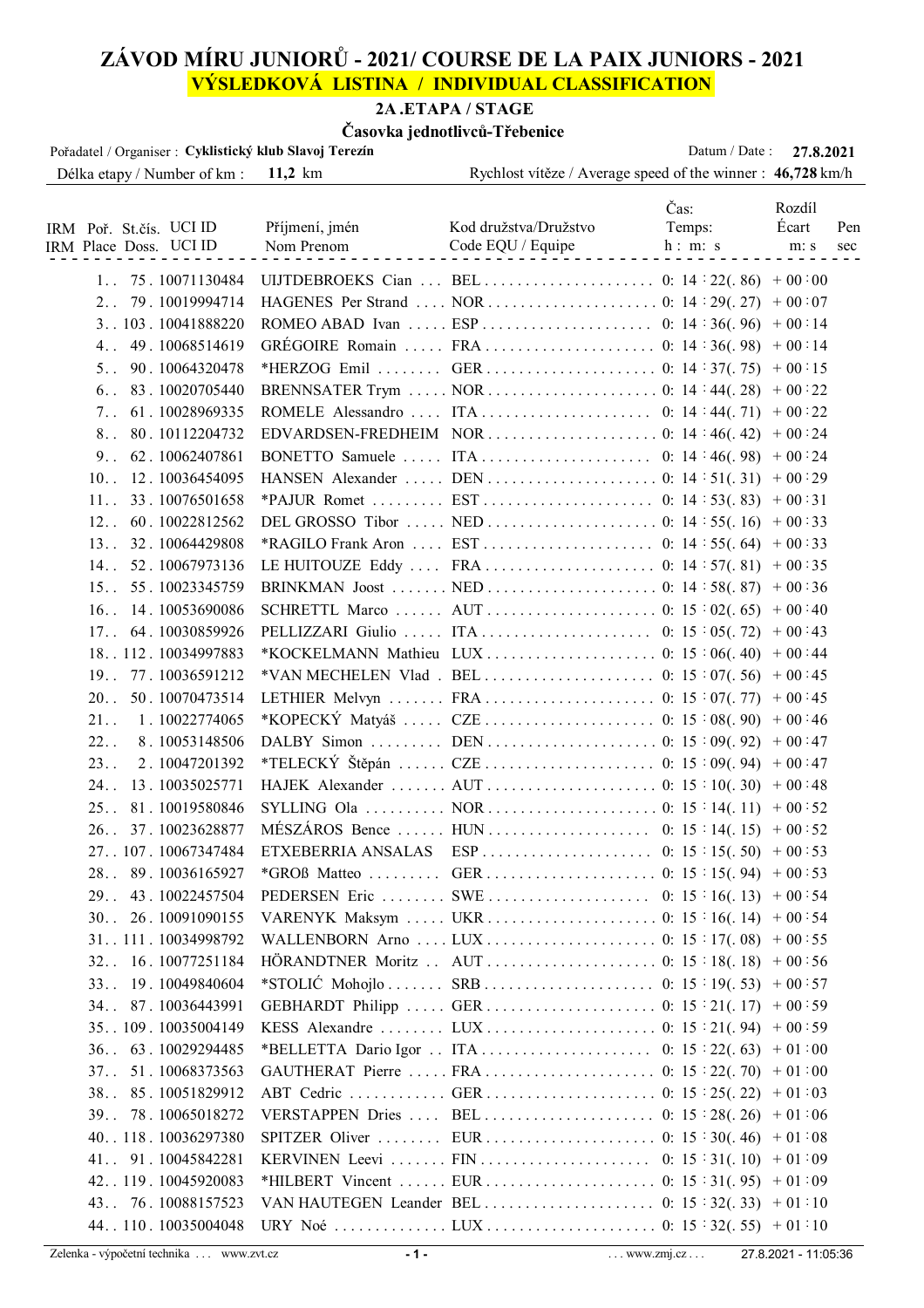|         | 45 35.10064430010                   |                                                          |  |  |
|---------|-------------------------------------|----------------------------------------------------------|--|--|
| $46.$ . | 6.10047431263                       |                                                          |  |  |
| $47.$ . | 97.10046021531                      |                                                          |  |  |
| $48.$ . | 11.10046259381                      |                                                          |  |  |
| $49.$ . | 65.10030632681                      |                                                          |  |  |
|         | 50 82.10020094542                   |                                                          |  |  |
| $51.$ . | 93.10045824703                      |                                                          |  |  |
|         | 52 9.10022423047                    |                                                          |  |  |
|         | 53116.10047224937                   |                                                          |  |  |
|         | 54 45.10022263605                   |                                                          |  |  |
| $55.$ . | 44.10090412367                      |                                                          |  |  |
|         | 56 58.10084277927                   |                                                          |  |  |
|         | 57 70.10017556879                   |                                                          |  |  |
|         | 58102.10066069916                   |                                                          |  |  |
|         | 59106.10037632344                   |                                                          |  |  |
|         | 60 96.10094826473                   |                                                          |  |  |
|         | 61 57.10023326258                   |                                                          |  |  |
|         | 62113.10035000311                   |                                                          |  |  |
|         |                                     |                                                          |  |  |
|         | 63 25.10064820131                   |                                                          |  |  |
|         | 64 3.10056008184                    |                                                          |  |  |
| $65.$ . | 68.10050151812                      |                                                          |  |  |
| $66.$ . | 56.10022818222                      |                                                          |  |  |
|         | 67 47.10055678485                   |                                                          |  |  |
| $68.$ . | 10.10054786085                      |                                                          |  |  |
|         | 69 71.10017585373                   |                                                          |  |  |
|         | 70 46.10022672722                   |                                                          |  |  |
|         | 71117.10047853922                   |                                                          |  |  |
|         | 72 88.10036358816                   |                                                          |  |  |
|         | 73101.10083124132                   |                                                          |  |  |
|         | 74 66.10029210825                   |                                                          |  |  |
|         | 75104.10043262586                   |                                                          |  |  |
|         | 76 29.10090034976                   |                                                          |  |  |
|         | 77. . 115. 10108514587              |                                                          |  |  |
|         | 78 54.10081494128                   |                                                          |  |  |
|         | 79108.10040174249                   |                                                          |  |  |
| $80.$ . | 28.10092746229                      |                                                          |  |  |
| $81.$ . |                                     |                                                          |  |  |
| $82.$ . |                                     |                                                          |  |  |
|         | 15.10035076796                      |                                                          |  |  |
|         | 73.10076529647                      |                                                          |  |  |
|         | 83120.10036296067                   |                                                          |  |  |
| $84.$ . | 41.10084543766                      |                                                          |  |  |
| $85.$ . | 84.10020387865                      |                                                          |  |  |
| $86.$ . | 21.10049849896                      |                                                          |  |  |
| $87.$ . | 72.10017556576                      |                                                          |  |  |
| $88.$ . | 69.10062011272                      |                                                          |  |  |
| $89.$ . | 4.10056004346                       |                                                          |  |  |
|         | 90. . 100. 10046048914              |                                                          |  |  |
|         | 91 105. 10041604492                 |                                                          |  |  |
| $92.$ . | 18.10108088494                      |                                                          |  |  |
| $93.$ . | 86.10051778984                      |                                                          |  |  |
| $94.$ . | 27.10102078639                      | SOLONNIKOV Bohdan  UKR        0: 16 : 46(. 27) + 02 : 24 |  |  |
| 95.     | 48.10065372425                      |                                                          |  |  |
| $96.$ . | 38.10023649893                      |                                                          |  |  |
| $97.$ . | 34.10075223278<br>98 39.10060541522 |                                                          |  |  |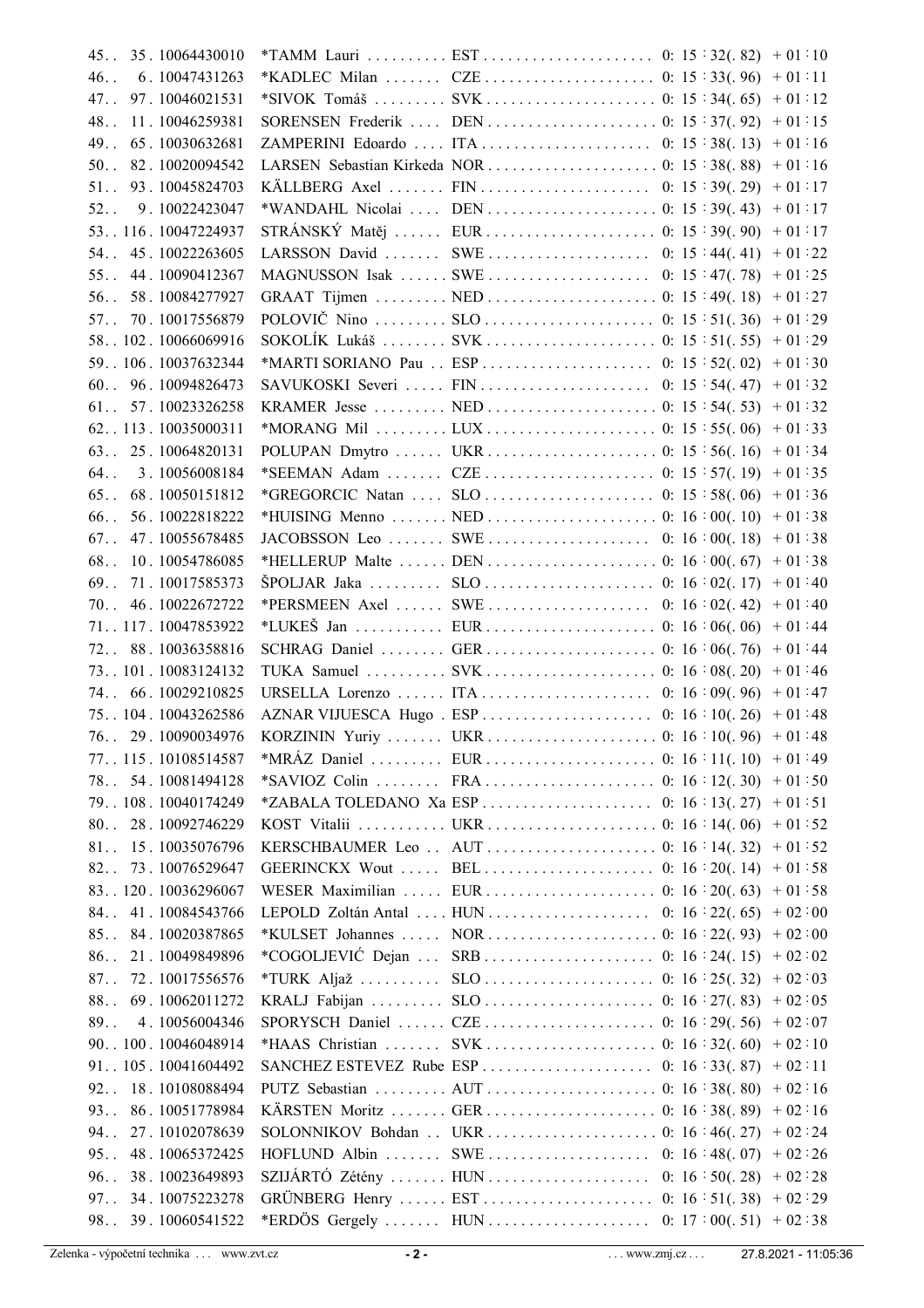|  | 101. 98. 10046079327 UNGVARSKÝ Lukáš  SVK  0: 17 : 12(.98) + 02 : 50                                                          |  |
|--|-------------------------------------------------------------------------------------------------------------------------------|--|
|  |                                                                                                                               |  |
|  |                                                                                                                               |  |
|  |                                                                                                                               |  |
|  | 105 99.10046017992 KOVÁČ Samuel  SVK 0: 17:36(.75) + 03:14                                                                    |  |
|  |                                                                                                                               |  |
|  | DNS  74.10072646011 SEGAERT Alec BEL                                                                                          |  |
|  | $\lambda$ is the contract of $\lambda$ in the contract of $\lambda$ is the contract of $\lambda$ in the contract of $\lambda$ |  |

Časy jsou uvedeny bez penalizací.

Nombre de partans/Number of startes/Počet startujících 106

 Coureurs hors délai/Riders finishing out of time limit/Počet závodníků po limitu 0 Coureurs ayant abandonné/Riders abandoning the Race /Počet vzdalých závodníků 0

| DNF=Abandon/Did not Finish/Vzdal                    | DNS=Non partant/ Did not Start/Nenastoupil na start |
|-----------------------------------------------------|-----------------------------------------------------|
| DSQ=Disqualifié/Disqualified/Diskvalifikace         | $LAP = Lapped$                                      |
| OTL=Hors délai/Outside Time Limit/Po časovém limitu | $OVL = Overlapped$                                  |

#### **BODOVACÍ SOUTĚŽ v / INDIVIDUAL POINTS COMPETITION in : 2A . ETAPĚ / STAGE**

|      | Poř. St.čís. Jméno, příjmení<br>Place No. Surname, Name | Body<br>Points |       | Poř. St.čís. Jméno, příjmení<br>Place No. Surname, Name | Body<br>Points |
|------|---------------------------------------------------------|----------------|-------|---------------------------------------------------------|----------------|
|      | 1 75 UIJTDEBROEKS Cian  10                              |                |       | $6\quad 83$ BRENNSATER Trym  5                          |                |
|      | 2 79 HAGENES Per Strand  9 7 61 ROMELE Alessandro       |                |       |                                                         |                |
|      | $3$ 103 ROMEO ABAD Ivan                                 |                | $8 -$ | 80 EDVARDSEN-FREDHEIM Stia                              |                |
|      | 4 49 GRÉGOIRE Romain  7                                 |                | 9     | $62$ BONETTO Samuele                                    |                |
| -90- | *HERZOG Emil $\ldots$ , $\ldots$ 6                      |                | 10.   | 12 HANSEN Alexander                                     |                |

#### **DRUŽSTVA v / TEAMS CLASSIFICATION in : 2A . ETAPA / STAGE**

|                               | Čas:      | Rozdíl   |                                 | Čas:      | Rozdíl   |
|-------------------------------|-----------|----------|---------------------------------|-----------|----------|
| Kod družstva/Družstvo<br>Poř. | Time      | Gap      | Kod družstva/Družstvo<br>Poř.   | Time      | Gap      |
| Place Team Code / Team        | h: m: s   | m: s     | Place Team Code / Team          | h: m: s   | m: s     |
| 1. NOR National Team Norway.  | 0:43:59   | $+00:00$ | 11. LUX National Team Luxembo   | 0:45:44   | $+01:45$ |
| 2. ITA National Team Italy    | 0: 44: 35 | $+00:36$ | 12. CZE National Team Czech Re  | 0:45:50   | $+01:51$ |
| 3. FRA National Team France   | 0:44:40   | $+00:41$ | 13. EUR Team Euroregion         | 0:46:40   | $+02:41$ |
| 4. BEL National Team Belgium. | 0:44:57   | $+00.58$ | 14. SWE National Team Sweden.   | 0:46:47   | $+02:48$ |
| 5. GER National Team Germany  | 0:45:13   | $+01:14$ | 15. FIN National Team Finland   | 0:47:04   | $+03:05$ |
| 6. EST National Team Estonia  | 0:45:20   | $+01:21$ | 16. UKR National Team Ukraine.  | 0: 47: 22 | $+03:23$ |
| 7. AUT National Team Austria  | 0:45:30   | $+01:31$ | 17. SVK National Team Slovakia. | 0: 47: 33 | $+03:34$ |
| 8. DEN National Team Denmark  | 0:45:37   | $+01:38$ | 18. SLO National Team Slovenia. | 0: 47: 51 | $+03:52$ |
| 9. NED National Team Nethelan | 0: 45: 42 | $+01:43$ | 19 HUN National Team Hungary.   | 0:48:26   | $+04:27$ |
| 10. ESP National Team Spain   | 0: 45: 43 | $+01:44$ | 20. SRB National Team Serbia    | 0:49:03   | $+05:04$ |

## **CELKOVÉ VÝSLEDKY PO / GENERAL CLASSIFICATION AFTER : 2A . ETAPĚ / STAGE**

|              |                   | Celková délka / Distance Course : 112,0 km | Rychlost vítěze / Average speed of the winner : 40,788 km/h                                                   |         |           |
|--------------|-------------------|--------------------------------------------|---------------------------------------------------------------------------------------------------------------|---------|-----------|
|              |                   |                                            |                                                                                                               | Čas:    | Rozdíl    |
| Poř. St.čís. | UCI ID            | Příjmení, jméno                            | Kod družstva/Družstvo                                                                                         | Time:   | Gap       |
|              | Place no. UCI ID  |                                            | Surname, Nam Team Code / Team                                                                                 | h: m: s | m: s      |
|              |                   |                                            | 79.10019994714 HAGENES Per Strand  NOR        2: 44:39                                                        |         | $+ 00:00$ |
|              |                   |                                            |                                                                                                               |         | $+$ 00:09 |
|              |                   |                                            | $3. \quad 80.10112204732 \quad \text{EDVARDSEN-FREDHEI} \quad \text{NOR} \dots \dots \dots \dots \dots \dots$ | 2:44:52 | $+$ 00 13 |
|              | 4. 75.10071130484 |                                            |                                                                                                               |         | $+$ 00:16 |
|              |                   |                                            |                                                                                                               |         | $+$ 00 23 |
|              |                   |                                            |                                                                                                               |         | $+$ 00:36 |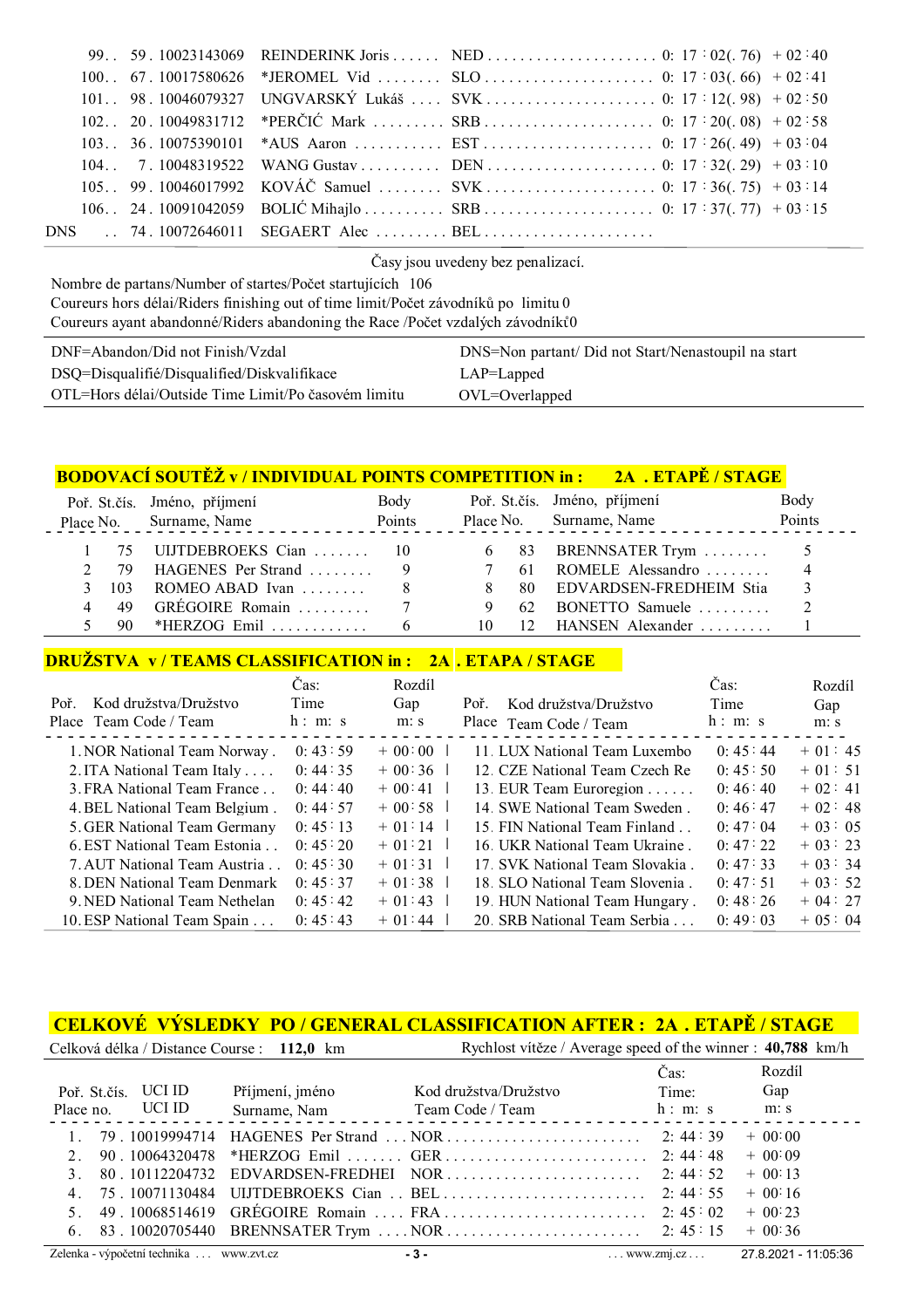| 7.  | 61.10028969335  |                  |                                                                                  |           | $+ 00.39$       |
|-----|-----------------|------------------|----------------------------------------------------------------------------------|-----------|-----------------|
| 8.  | 60.10022812562  |                  |                                                                                  |           | $+ 00.50$       |
| 9.  | 55.10023345759  |                  |                                                                                  |           | $+ 00:53$       |
| 10. | 77.10036591212  |                  | *VAN MECHELEN Vlad BEL                                                           | 2:45:34   | $+ 00.55$       |
| 11. | 51.10068373563  |                  | GAUTHERAT Pierre FRA                                                             | 2:45:34   | $+ 00.55$       |
| 12. | 103.10041888220 |                  | ROMEO ABAD Ivan  ESP                                                             | 2:45:35   | $+ 00.56$       |
| 13. | 1.10022774065   |                  | *KOPECKÝ Matyáš  CZE                                                             | 2:45:42   | $+ 0103$        |
| 14. | 13.10035025771  |                  |                                                                                  |           | $+ 01:05$       |
|     |                 |                  |                                                                                  |           |                 |
| 15. | 12.10036454095  |                  |                                                                                  |           | $+ 01.08$       |
| 16. | 81.10019580846  |                  |                                                                                  | 2:45:48   | $+ 01.09$       |
| 17. | 14.10053690086  |                  |                                                                                  |           | $+ 01:22$       |
| 18. | 78.10065018272  |                  |                                                                                  |           | $+ 01:23$       |
| 19. | 8.10053148506   |                  |                                                                                  |           | $+ 01:29$       |
| 20. | 2.10047201392   |                  |                                                                                  |           | $+ 01:29$       |
| 21. | 82.10020094542  |                  | LARSEN Sebastian Kirked NOR                                                      | 2:46:12   | $+ 01:33$       |
| 22. | 26.10091090155  |                  |                                                                                  |           | $+ 01:36$       |
| 23. | 64.10030859926  |                  |                                                                                  |           | $+ 01:37$       |
| 24. | 6.10047431263   |                  |                                                                                  |           | $+ 01.42$       |
| 25. | 97.10046021531  |                  |                                                                                  |           | $+ 01.43$       |
| 26. | 111.10034998792 |                  |                                                                                  |           | $+ 01.49$       |
| 27. | 57.10023326258  |                  |                                                                                  |           | $+ 01:49$       |
|     |                 |                  |                                                                                  |           |                 |
| 28. | 3.10056008184   |                  |                                                                                  |           | $+ 01:52$       |
| 29. | 56.10022818222  |                  |                                                                                  |           | $+ 01:55$       |
| 30. | 10.10054786085  |                  |                                                                                  |           | $+ 01.55$       |
| 31. | 65.10030632681  |                  |                                                                                  |           | $+ 02:10$       |
| 32. | 115.10108514587 |                  |                                                                                  |           | $+ 02.31$       |
| 33. | 54.10081494128  |                  |                                                                                  |           | $+ 02.32$       |
| 34. | 9.10022423047   |                  |                                                                                  |           | $+ 02:32$       |
| 35. | 59.10023143069  |                  |                                                                                  |           | $+ 02:57$       |
| 36. | 33.10076501658  |                  |                                                                                  |           | $+ 04:04$       |
| 37. | 32.10064429808  |                  | *RAGILO Frank Aron  EST                                                          | 2:48:45   | $+ 04.06$       |
| 38. | 112.10034997883 |                  |                                                                                  |           | $+ 04.32$       |
|     |                 |                  |                                                                                  |           |                 |
| 39. | 62.10062407861  |                  | BONETTO Samuele  ITA                                                             | 2:49:53   | $+ 05:14$       |
| 40. | 85.10051829912  |                  |                                                                                  |           | $+ 05:26$       |
| 41. | 116.10047224937 |                  |                                                                                  |           | $+ 05:30$       |
| 42. | 52.10067973136  |                  |                                                                                  |           | $+ 05.38$       |
| 43. | 37.10023628877  |                  | MÉSZÁROS Bence  HUN                                                              | 2:50:21   | $+ 05:42$       |
| 44. | 89.10036165927  |                  |                                                                                  | 2:50:22   | $+ 05.43$       |
| 45. | 63.10029294485  |                  |                                                                                  | 2:50:29   | $+ 05.50$       |
| 46. | 86.10051778984  |                  | KÄRSTEN Moritz GER                                                               | 2:50:34   | $+ 05:55$       |
| 47. | 91.10045842281  |                  | KERVINEN Leevi  FIN                                                              | 2:50:38   | $+ 05.59$       |
| 48. | 11.10046259381  |                  | SORENSEN Frederik  DEN                                                           | 2:50:44   | $+ 06.05$       |
| 49. | 102.10066069916 |                  | SOKOLÍK Lukáš  SVK                                                               | 2:50:58   | $+ 06.19$       |
| 50. | 106.10037632344 |                  |                                                                                  | 2:50:59   | $+ 06.20$       |
| 51. | 113.10035000311 |                  |                                                                                  | 2: 51: 02 | $+ 06.23$       |
|     |                 |                  |                                                                                  |           |                 |
| 52. | 105.10041604492 |                  | SANCHEZ ESTEVEZ Rub ESP                                                          | 2: 51: 40 | $+ 07:01$       |
| 53. | 67.10017580626  |                  | *JEROMEL Vid $\dots \dots$ SLO $\dots \dots \dots \dots \dots \dots \dots \dots$ | 2: 52: 10 | $+ 07:31$       |
| 54. | 25.10064820131  |                  | POLUPAN Dmytro  UKR                                                              | 2: 52: 36 | $+ 07:57$       |
| 55. | 7.10048319522   |                  |                                                                                  | 2:52:39   | $+ 08.00$       |
| 56. | 107.10067347484 |                  | ETXEBERRIA ANSALAS ESP                                                           | 2: 54: 36 | $+09.57$        |
| 57. | 43.10022457504  |                  | PEDERSEN Eric  SWE                                                               | 2: 54: 37 | $+09:58$        |
| 58. | 87.10036443991  |                  | GEBHARDT Philipp  GER                                                            | 2:54:42   | $+ 10.03$       |
| 59. | 119.10045920083 |                  | *HILBERT Vincent  EUR                                                            | 2: 54: 52 | $+ 10 \cdot 13$ |
| 60. | 76.10088157523  |                  | VAN HAUTEGEN Leande BEL                                                          | 2:54:53   | $+ 10.14$       |
| 61. | 88.10036358816  |                  | SCHRAG Daniel  GER                                                               | 2: 55: 27 | $+ 10.48$       |
| 62. | 101.10083124132 |                  |                                                                                  | 2: 55: 29 | $+ 10.50$       |
| 63. | 108.10040174249 | *ZABALA TOLEDANO | $ESP \dots \dots \dots \dots \dots \dots \dots \dots \dots$                      | 2: 55: 34 | $+ 10.55$       |
|     |                 |                  |                                                                                  |           |                 |
| 64. | 28.10092746229  |                  |                                                                                  | 2: 55: 35 | $+$ 10 56       |
| 65. | 84.10020387865  |                  | *KULSET Johannes  NOR                                                            | 2: 55: 43 | $+ 11:04$       |
| 66. | 100.10046048914 |                  | *HAAS Christian  SVK                                                             | 2: 55: 53 | $+ 11:14$       |
| 67. | 118.10036297380 |                  | SPITZER Oliver  EUR                                                              | 2: 55: 59 | $+ 11:20$       |
| 68. | 18.10108088494  |                  |                                                                                  | 2:55:59   | $+ 11:20$       |
| 69. | 41.10084543766  |                  | LEPOLD Zoltán Antal  HUN                                                         | 2:56:36   | $+ 11:57$       |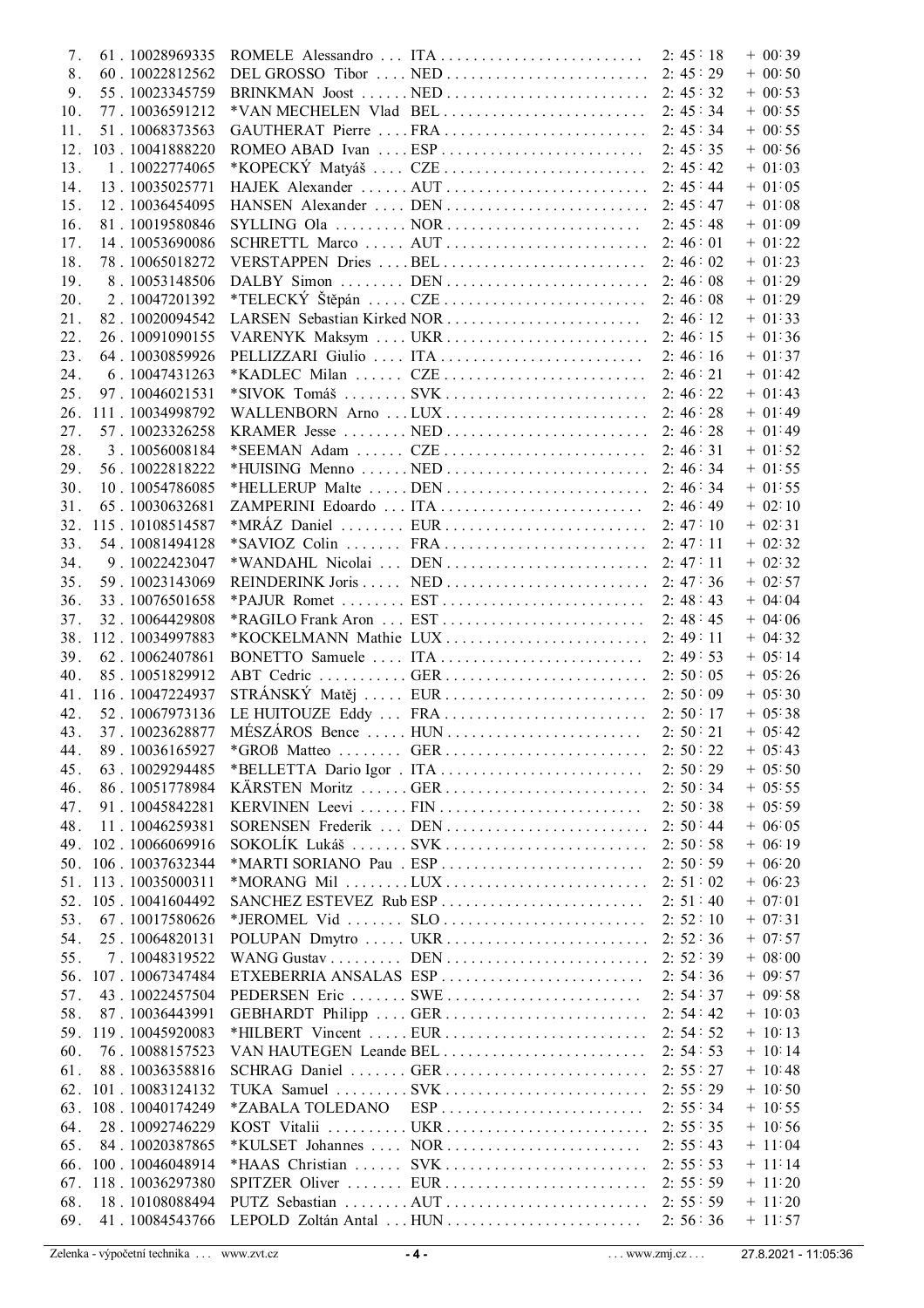| 70.  | 72.10017556576  |                                                                                         |         | $+ 12:18$ |
|------|-----------------|-----------------------------------------------------------------------------------------|---------|-----------|
| 71.  | 38.10023649893  |                                                                                         |         | $+ 12:25$ |
| 72.  | 58.10084277927  |                                                                                         |         | $+ 12:54$ |
| 73.  | 99.10046017992  |                                                                                         |         | $+ 13:18$ |
| 74.  | 110.10035004048 |                                                                                         |         | $+ 14.40$ |
| 75.  | 50.10070473514  | LETHIER Melvyn  FRA                                                                     | 2:59:51 | $+ 15:12$ |
| 76.  | 19.10049840604  | *STOLIĆ Mohojlo  SRB                                                                    | 3:00:03 | $+ 15:24$ |
| 77.  | 35.10064430010  |                                                                                         | 3:00:07 | $+ 15:28$ |
| 78.  | 93.10045824703  | KÄLLBERG Axel  FIN                                                                      | 3:00:23 | $+ 15.44$ |
| 79.  | 29.10090034976  | KORZININ Yuriy  UKR                                                                     | 3:00:54 | $+ 16:15$ |
| 80.  | 70.10017556879  |                                                                                         | 3:00:56 | $+ 16:17$ |
| 81.  | 120.10036296067 | WESER Maximilian  EUR                                                                   | 3:01:04 | $+ 16:25$ |
| 82.  | 21.10049849896  | *COGOLJEVIĆ Dejan  SRB                                                                  | 3:01:08 | $+16.29$  |
| 83.  | 69.10062011272  |                                                                                         | 3:01:11 | $+ 1632$  |
| 84.  | 104.10043262586 | AZNAR VIJUESCA Hugo ESP                                                                 | 3:01:15 | $+ 16.36$ |
| 85.  | 73.10076529647  | GEERINCKX Wout  BEL                                                                     | 3:01:20 | $+ 16:41$ |
| 86.  | 34.10075223278  | GRÜNBERG Henry  EST                                                                     | 3:01:26 | $+ 16.47$ |
| 87.  | 36.10075390101  |                                                                                         | 3:02:10 | $+ 17:31$ |
| 88.  | 98.10046079327  | UNGVARSKÝ Lukáš  SVK                                                                    | 3:02:39 | $+ 18.00$ |
| 89.  | 45.10022263605  | LARSSON David  SWE                                                                      | 3:03:05 | $+ 18:26$ |
| 90.  | 44.10090412367  | MAGNUSSON Isak SWE                                                                      | 3:03:25 | $+ 18.46$ |
| 91.  | 66.10029210825  | URSELLA Lorenzo  ITA                                                                    | 3:03:30 | $+ 18:51$ |
| 92.  | 71.10017585373  |                                                                                         | 3:03:46 | $+ 19:07$ |
| 93.  | 4.10056004346   | SPORYSCH Daniel  CZE                                                                    | 3:03:50 | $+ 19:11$ |
| 94.  | 27.10102078639  |                                                                                         |         | $+21:09$  |
| 95.  | 16.10077251184  | HÖRANDTNER Moritz . AUT                                                                 | 3:08:38 | $+23:59$  |
| 96.  | 47.10055678485  | JACOBSSON Leo  SWE                                                                      | 3:09:20 | $+ 24.41$ |
| 97.  | 46.10022672722  | *PERSMEEN Axel  SWE                                                                     | 3:09:22 | $+ 24.43$ |
| 98.  | 117.10047853922 |                                                                                         | 3:09:26 | $+24.47$  |
| 99.  | 15.10035076796  | KERSCHBAUMER Leo. AUT                                                                   | 3:09:34 | $+24:55$  |
| 100. | 68.10050151812  | *GREGORCIC Natan  SLO                                                                   | 3:09:46 | $+ 25.07$ |
| 101. | 48.10065372425  | HOFLUND Albin  SWE                                                                      | 3:10:08 | $+25:29$  |
| 102. | 39.10060541522  | *ERDÖS Gergely  HUN                                                                     | 3:10:20 | $+ 25:41$ |
| 103. | 20.10049831712  |                                                                                         | 3:10:40 | $+26.01$  |
| 104. | 109.10035004149 |                                                                                         | 3:11:13 | $+26.34$  |
| 105. | 24.10091042059  | BOLIĆ Mihajlo $\dots \dots \dots$ SRB $\dots \dots \dots \dots \dots \dots \dots \dots$ | 3:12:05 | $+27:26$  |
| 106. | 96.10094826473  | SAVUKOSKI Severi  FIN                                                                   | 3:12:18 | $+27:39$  |

## **BODOVACÍ SOUTĚŽ/POINTS COMPETITION . . Bílý trikot/White Jersey** (.)

| Poř. St.čís. UCI ID  |             | Jméno / příjmení | Družstvo                                                                                  | Body           |
|----------------------|-------------|------------------|-------------------------------------------------------------------------------------------|----------------|
| Place Doss UCI ID    |             | Nom / Prenom     | Equipe                                                                                    | Points         |
| 79                   | 10019994714 |                  |                                                                                           | 29             |
| 80<br>2.             | 10112204732 |                  | $EDVARDSEN-FREDHEIM$ Sti NOR                                                              | 28             |
| 49<br>$\mathcal{E}$  | 10068514619 |                  |                                                                                           | 19             |
| 51<br>4 <sup>1</sup> | 10068373563 |                  |                                                                                           | 16             |
| 5.<br>90             | 10064320478 |                  |                                                                                           | 15             |
| 6<br>77              | 10036591212 |                  | *VAN MECHELEN Vlad  BEL                                                                   | 14             |
| 75                   | 10071130484 |                  | UIJTDEBROEKS Cian  BEL                                                                    | 10             |
| 55<br>8.             | 10023345759 |                  |                                                                                           | 10             |
| .103<br>9            | 10041888220 |                  | ROMEO ABAD Ivan $\dots \dots$ ESP $\dots \dots \dots \dots \dots \dots \dots \dots \dots$ | 8              |
| 57<br>10             | 10023326258 |                  |                                                                                           | 8              |
| 10<br>11             | 10054786085 |                  |                                                                                           |                |
| 83<br>12             | 10020705440 |                  | BRENNSATER Trym  NOR                                                                      | 6              |
| 13<br>-1             | 10022774065 |                  |                                                                                           | 6              |
| 14<br>60             | 10022812562 |                  | DEL GROSSO Tibor  NED                                                                     | 5              |
| 15<br>61             | 10028969335 |                  |                                                                                           | 4              |
| 16<br>59             | 10023143069 |                  |                                                                                           | 4              |
| 17<br>13             | 10035025771 |                  |                                                                                           | 3              |
| 56<br>18             | 10022818222 |                  |                                                                                           | $\overline{2}$ |
| 62<br>19             | 10062407861 |                  |                                                                                           |                |
| 20<br>12             | 10036454095 |                  | HANSEN Alexander  DEN                                                                     |                |